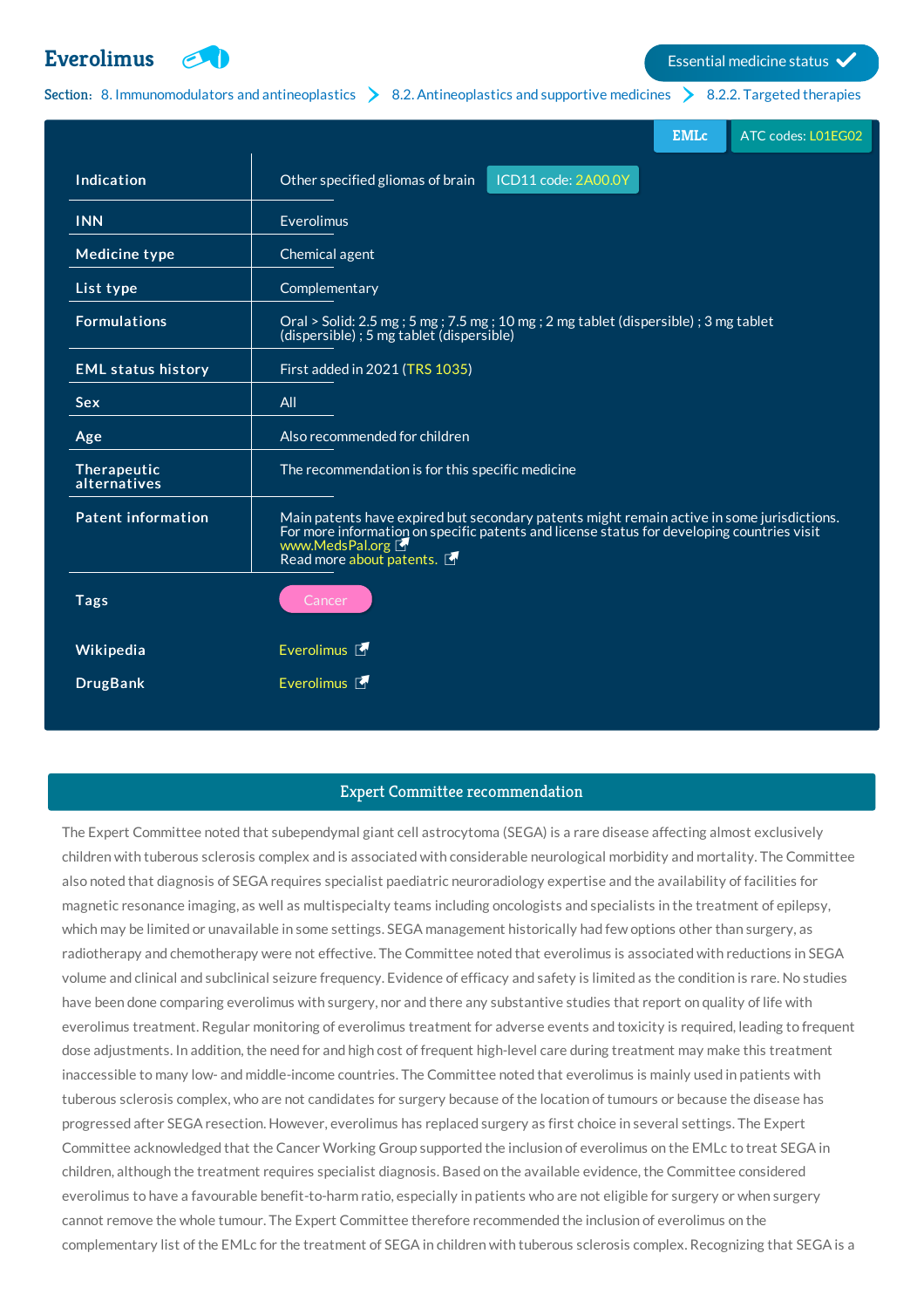life-long condition, the Committee also recommended inclusion of everolimus on the EML for patients older than 12 years. The Expert Committee did not endorse the use of everolimus for indications other than SEGA for which the evidence has not been reviewed. The Committee noted that the inclusion of everolimus on the Model Lists supports the WHO Global Initiative for Childhood Cancer that seeks to improve childhood cancer patient survival to up to 60% by 2030 with access to essential medicines as a main part of the initiative. The Committee advised the Strategic Advisory Group of Experts on In Vitro Diagnostics that everolimus should be considered as a moderate priority candidate for which therapeutic drug monitoring assays should be evaluated for inclusion on the WHO Model List of Essential In Vitro Diagnostics.

#### **Background**

Everolimus has not previously been considered for inclusion on the EMLc. Tuberous sclerosis complex is an autosomal dominant genetic disorder characterized by the development of hamartomas (slow-growing, benign tumours) in different organs. SEGA is a non-infiltrative, slow-growing tumour of the central nervous system occurring predominantly in patients with tuberous sclerosis complex. It is classified as a low-grade glioma corresponding to grade I brain lesions according to the WHO classification of tumours of the central nervous system (1). The typical location of SEGA near the ventricles (subependymal) and the foramen of Monro (the conduit between the lateral ventricles and the third ventricle) and their tendency to grow can lead to obstructive hydrocephalus with substantial morbidity and mortality, including increased intracranial pressure, neurological deficits or deterioration in seizure control. Tuberous sclerosis complex is caused by a mutation in the TSC1 and/or TSC2 gene. These genes are normally involved in regulating cell growth and division by controlling the activity of the mammalian target of rapamycin (mTOR) protein. Mutations in the TSC1 and/or TSC2 gene lead to an activation of the mTOR complex 1 (mTORC1), resulting in uncontrolled cell growth. Everolimus directly inhibits the mTOR pathway (2,3) and thus the uncontrolled division of cells harbouring the tuberous sclerosis complex mutation, leading to a reduction in the size of the tumour. The alternative treatment options to everolimus are surgery and the symptomatic treatment of secondary complications, such as ventriculoperitoneal shunts (4,5).

#### Public health relevance

Tuberous sclerosis complex is an autosomal dominant, genetic neurocutaneous disorder characterized by multisystem hamartomas, associated with neuropsychiatric features. With a prevalence of about one in 6000 newborns, tuberous sclerosis complex is a rare disease; nevertheless, nearly 1 million people are affected worldwide (6,7). The TuberOus SClerosis (TOSCA) registry provides epidemiological data on SEGA in patients with tuberous sclerosis complex. In the TOSCA registry, SEGAs are reported in 25% of patients with tuberous sclerosis complex. The median age at diagnosis of SEGA is 8 years (range < 1–51 years), with 27% diagnosed before the age of 2 years and 82% before 18 years (8). Tuberous sclerosis complex, as the underlying condition of SEGA, is a life-long condition.

# **Benefits**

A 2007 phase I/II study assessed the effect of everolimus in 28 participants older than 3 years (median 11 years, range 3–34 years) with SEGA progression between two MRI scans (9). At month 6 after the start of treatment, a  $\geq$  30% volume decrease of SEGAs was observed in 21 participants (nine had a reduction of  $\geq$  50%). The robustness and consistency of this finding were supported by the fact that the change in SEGA volume was significant when assessed by the local investigator and an independent central outcome reviewer. Everolimus also reduced clinical and subclinical seizure frequency (median change,  $-1$  seizure,  $P = 0.02$ ). In nine of 16 children, seizure frequency decreased, six had no change and seizure frequency increased in one child. An extension of this study showed that at month 60 after the start of treatment, 12/23 participants (52%) experienced a volume reduction of  $\geq$ 50% and 14/23 (61%) of ≥ 30% (10). Both studies have the inherent limitations of including only the small number of participants and the lack of a control arm. However, the biological rationale that supports use of everolimus is strong and, for this brain tumour, volume reduction and seizure frequency can be considered clinically relevant outcomes. The EXIST-1 trial was a multicentre, double-blinded, randomized (2:1), placebo-controlled, phase III study that evaluated the efficacy and safety of everolimus in 117 participants aged > 3 years at diagnosis of a SEGA (11). After a median of 9.6 months of everolimus treatment, 35% and 77% of participants experienced a > 50% and > 30% reduction in SEGA volume, respectively. At month 6, the progression-free rate was 100% for everolimus and 86% for placebo (P < 0.001). An open-label extension study of EXIST-1 included 111 participants who received at least one dose of everolimus (median age at diagnosis 9.5 years; range 1.1–27.4 years) (12). Overall, 54 participants (49%, 95% confidence interval (CI) 39.0% to 58.3%) had a response of ≥ 50% or greater reduction in SEGA volume at least once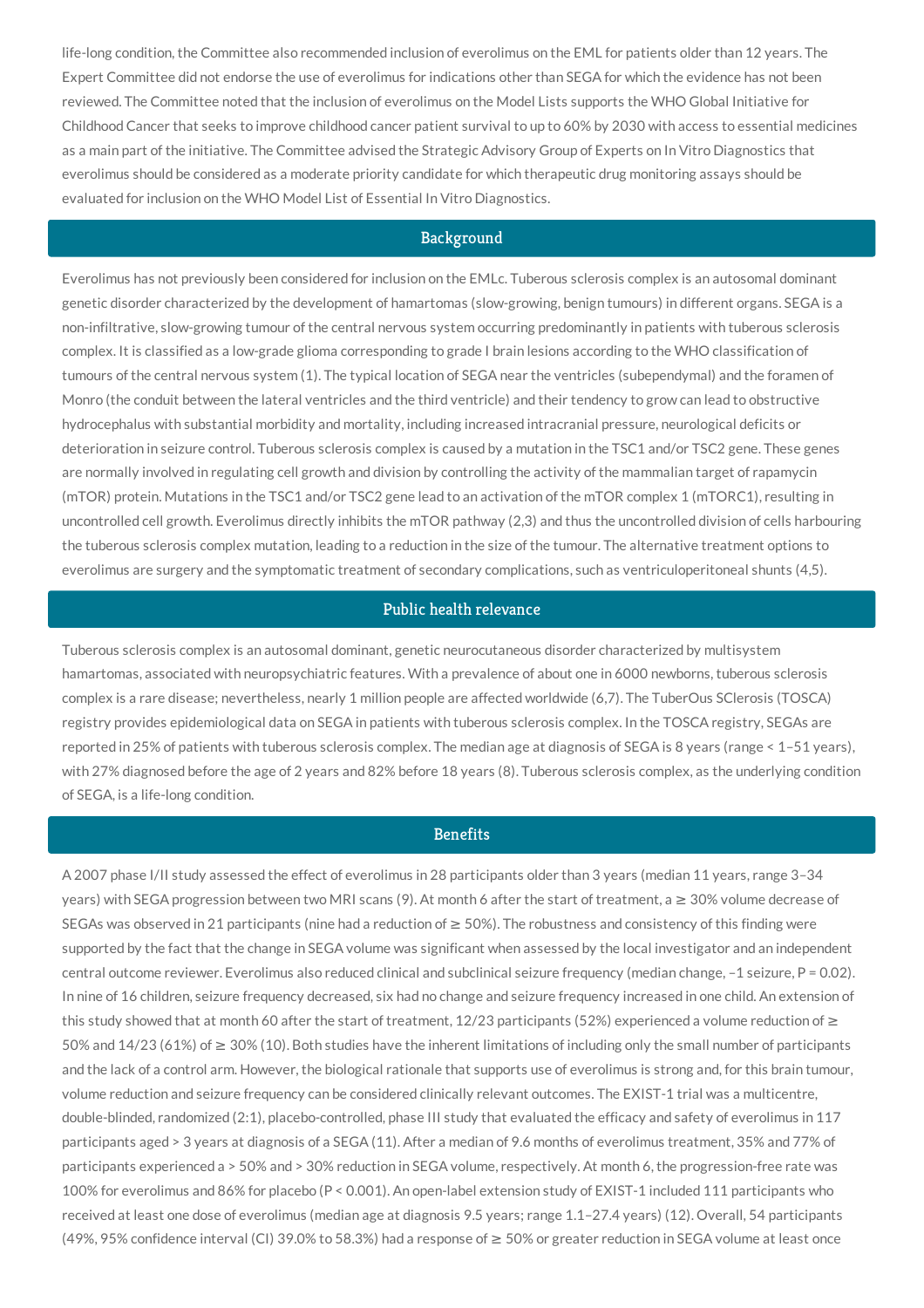during the study period. The final results from the EXIST-1 trial showed that 57.7% of participants reached a SEGA volume reduction of ≥ 50% at least once during the study period (13). No participants needed surgery. Additional clinical benefits observed in this study included a reduction in the volume of renal angiomyolipoma of ≥ 50% in 73.2% of participants and 58.1% of participants had an improvement in skin lesions. A case series in five infants younger than 12 months showed that treatment with everolimus was feasible in children during the first year of life. All five infants had a reduction in the SEGA volume of ≥ 50% within 6 months, with the most rapid reduction in the first 3 months (14). In summary, reasonable evidence exists that everolimus treatment reduces SEGA volume. The effect on lesions at other sites (kidney, skin) and on seizure frequency is less clear, although a reduction in all these outcomes have been reported (9–11,13).

# Harms

The most frequent adverse events of everolimus reported in the EXIST-1 trial were mouth ulceration (30%) and stomatitis (43%) of mild to moderate grade (12). Participants included in the open-label phase I/II study also showed upper respiratory tract infection, sinusitis, otitis media, pyrexia and acneiform dermatitis (2,9). No drug-related grade 4 or 5 events or death were reported (9,11). In the final results of the EXIST-1 trial (13), 91% of participants needed at least one dose interruption or reduction, with adverse events being the most frequent reason for dose interruption (72%). Discontinuation of everolimus due to adverse events occurred in about 10% of participants in this study. One death was reported but was not suspected to be treatment-related. In the NCT00411619 extension study (10), all participants needed at least one dose modification, including dose interruption, dose reduction and/or dose increase due to adverse events or because it was required by the protocol (blood concentration too low or high). Adverse events identified in the case series describing use of everolimus in infants included infection, stomatitis and increase triglycerides (14).

# Cost / cost effectiveness

No comparative cost–effectiveness data are available. The application reported an annual cost of treatment for a 10-year-old child at a dosage of 5 mg everolimus a day, based on medicine prices from the Netherlands, to be € 30 436 and € 34 526 for standard tablets and dispersible tablets, respectively. However, medicine prices will vary from country to country.

#### WHO guidelines

WHO Guidelines for the treatment of SEGA are not available nor are WHO guidelines for the treatment of low-grade glioma.

#### Availability

Everolimus has regulatory approval from multiple national regulatory agencies for treatment of SEGA associated with tuberous sclerosis complex in patients aged 3 years and older who require therapeutic intervention but who are not candidates for curative surgery. It is available in both branded and generic forms. Everolimus also has regulatory approval for other indications including renal cell cancer, pancreatic neuroendocrine tumours, hormone-receptor-positive advanced breast cancer, and (in lower doses) for prophylaxis of organ rejection in patients receiving organ transplants.

# Other considerations

For the diagnosis of SEGA, MRI must be available and neuroradiologists trained in paediatric neuroradiology are required for the interpretation of the images and clinical implications. If SEGA is detected on imaging, genetic counselling of the patient and family is necessary. After a defined starting dose, everolimus has to be adjusted individually to reach a blood concentration of 5–15 ng/mL. Younger age at treatment (< 6 years) and concomitant treatment with drugs that induce CYP3A4 require higher starting doses. Therapeutic drug monitoring and dose titration for everolimus are required. Treatment of SEGA is guided by follow-up MRI to assess tumour volume and response to treatment. The EML Cancer Medicines Working Group advised that it supports the inclusion of everolimus on the EMLc for the treatment of SEGA in children. If recommended by the Expert Committee, it should be very clearly communicated that the recommendation is for this indication alone, and not for other indications where the evidence for everolimus has not been reviewed. The Working Group noted that SEGA is a very rare disease with a strong genetic component. There is evidence of benefit for everolimus in the treatment of children with SEGA. However, the Working Group had some concerns about the feasibility of safe and appropriate use of everolimus in some settings, noting the requirements for specialist diagnosis and monitoring. Comments were received from the WHO Department of Noncommunicable Diseases. The technical